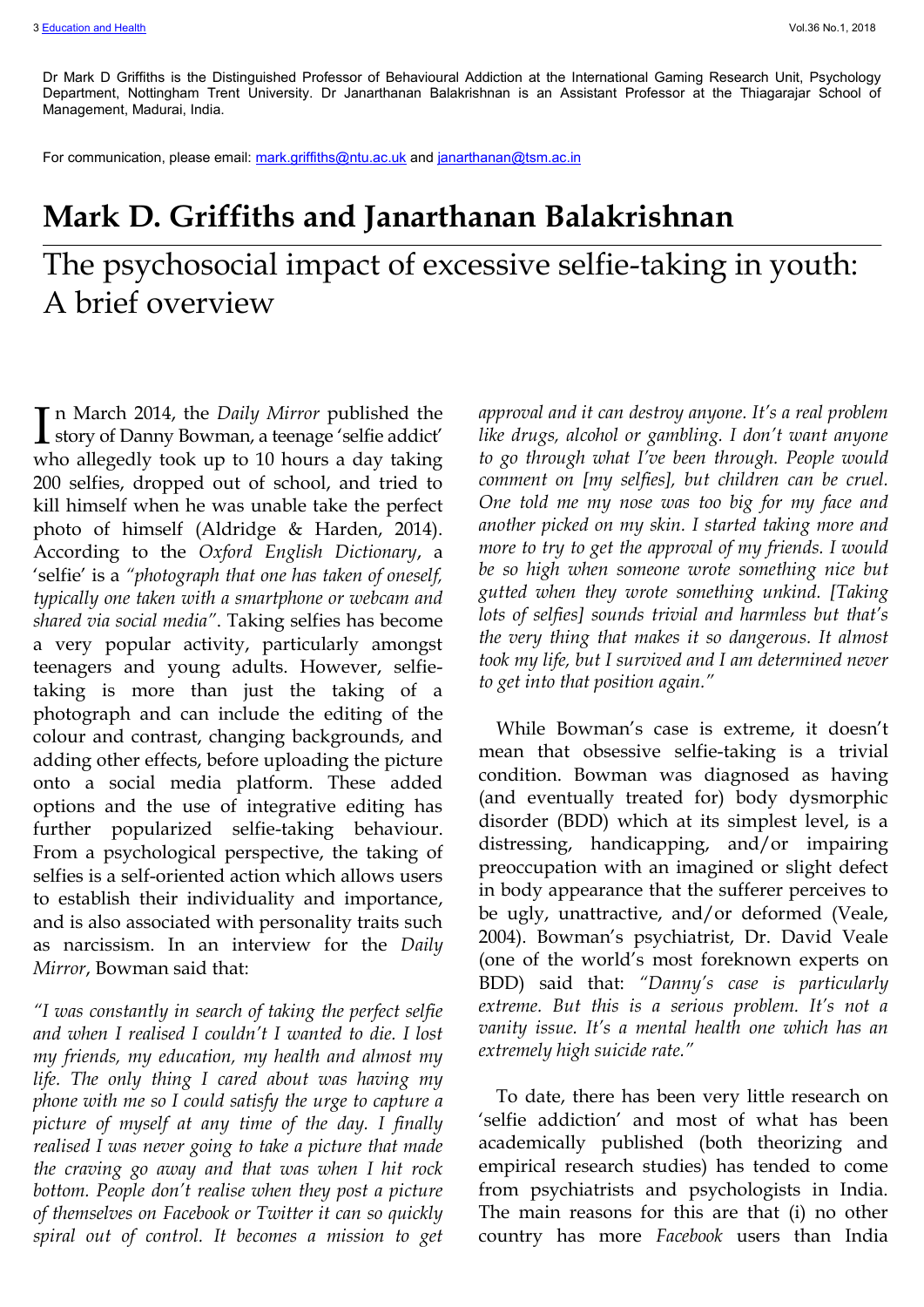[\(thenextweb.com,](https://thenextweb.com/contributors/2017/07/13/india-overtakes-usa-become-facebooks-top-country/) 2017), and (ii) India accounts for more selfie deaths in the world compared to any other country with 76 deaths reported from a total of 127 worldwide (Lamba *et al.,* 2016). For instance, the death on February 1, 2016, of the 16 year old Dinesh Kumar killed by a train in Chennai while taking a selfie was reported widely in the media (Kaur & Vig, 2016)

In 2014, there were a handful of separate media reports all reporting that 'selfie addiction' had been recognized by psychologists and psychiatrists as a genuine mental disorder (e.g., Barakat, 2014; Grossman, 2014). On March 31, 2014, a news story appeared in the *Adobo Chronicles* website that the American Psychiatric Association (APA) had classed 'selfitis' (i.e., the obsessive taking of selfies) as a new mental disorder (Vincent, 2014).

The article claimed that selfitis was *"the obsessive compulsive desire to take photos of one's self and post them on social media as a way to make up for the lack of self-esteem and to fill a gap in intimacy"*. The same article also claimed there are three levels of the disorder – borderline *("taking photos of one's self at least three times a day but not posting them on social media"*), acute *("taking photos of one's self at least three times a day and posting each of the photos on social media"*), and chronic *("uncontrollable urge to take photos of one's self round the clock and posting the photos on social media more than six times a day"*). The story was republished on numerous news sites around the world but it soon became clear the story was a hoax. However, many of the academic papers exploring the concept of 'selfie addiction' have reported the story as genuine (e.g., Bhattacharyya, 2017; Gupta & Pooja, 2016; Kaur & Vig, 2016; Singh & Tripathi, 2017).

Other academics claim in a rather uncritical way that 'selfie addiction' exists. For instance, Shah (2015) claims that selfie-taking behaviour *"classically fits"* the criteria of addiction (p.602) but then fails to say what these criteria are. He then goes onto argue that anyone taking more than 3-5 selfies a day *"may be considered as a disease"* and that spending more than 5 minutes taking a single selfie or more than 30 minutes per day may also be *"considered as disease"* (p.602). Such proposals add little to the credence of excessive selfie-taking being potentially addictive.

In an editorial entitled 'Selfie addiction', Singh and Lippmann (2017) assert that knowing about the psychology of selfies and their consequences is important for both individuals and the communities in which they live. They claim that the taking of selfies can sometimes be *"inconsiderate of other people, especially when 'getting the perfect shot' becomes an obsession"* (p.2). They claim that excessive selfie clicking can become *"a troublesome obsession and may be related to different personality traits"* (p.2) such as psychopathy, narcissism, and Machiavellianism. More specifically, the argue that:

*"Narcissistic people exhibit feelings of superiority and perfection, but also often harbor self-doubt. Those with psychopathy have little compassion about harming others. Persons with Machiavellian traits fulfill their wishes with diminished ethics. All three utilize social websites that allow posting and amending pictures. Individuals with low self-esteem, obsession, and/or hyperactivity also sometimes exhibit high rates of "snapping" selfies"* (pp. 2-3).

In a very brief review of the literature on selfietaking and mental health, Kaur and Vig (2016) concluded that selfie addiction was most associated with low self-esteem, narcissism, loneliness and depression. Sunitha *et al.* (2016) also reported similar findings based on their review of selfie-taking. In an online populist article on the rise of the 'selfie generation', Tolete and Salarda (2017) interviewed a teen development specialist, Dr. Robyn Silverman, about how and why adolescents might get hooked on selfie-taking. He said that teens *"crave positive feedback to help them see how their identity fits into their world. Social media offers an opportunity to garner immediate information…the selfie generation ends up agonizing over very few likes or one or two negative comments, as if these are the only metrics that will prove they matter. One can only imagine the vulnerability of their still fragile selfesteem in such an environment"*.

Other academics have claimed that while the evidence for 'selfie addiction' being a social problem is lacking, it does not mean that it could not be a 'primary pathology' in times to come (Senft & Baym, 2015). However, there has been very few empirical studies that have examined 'selfie addiction', and those that have been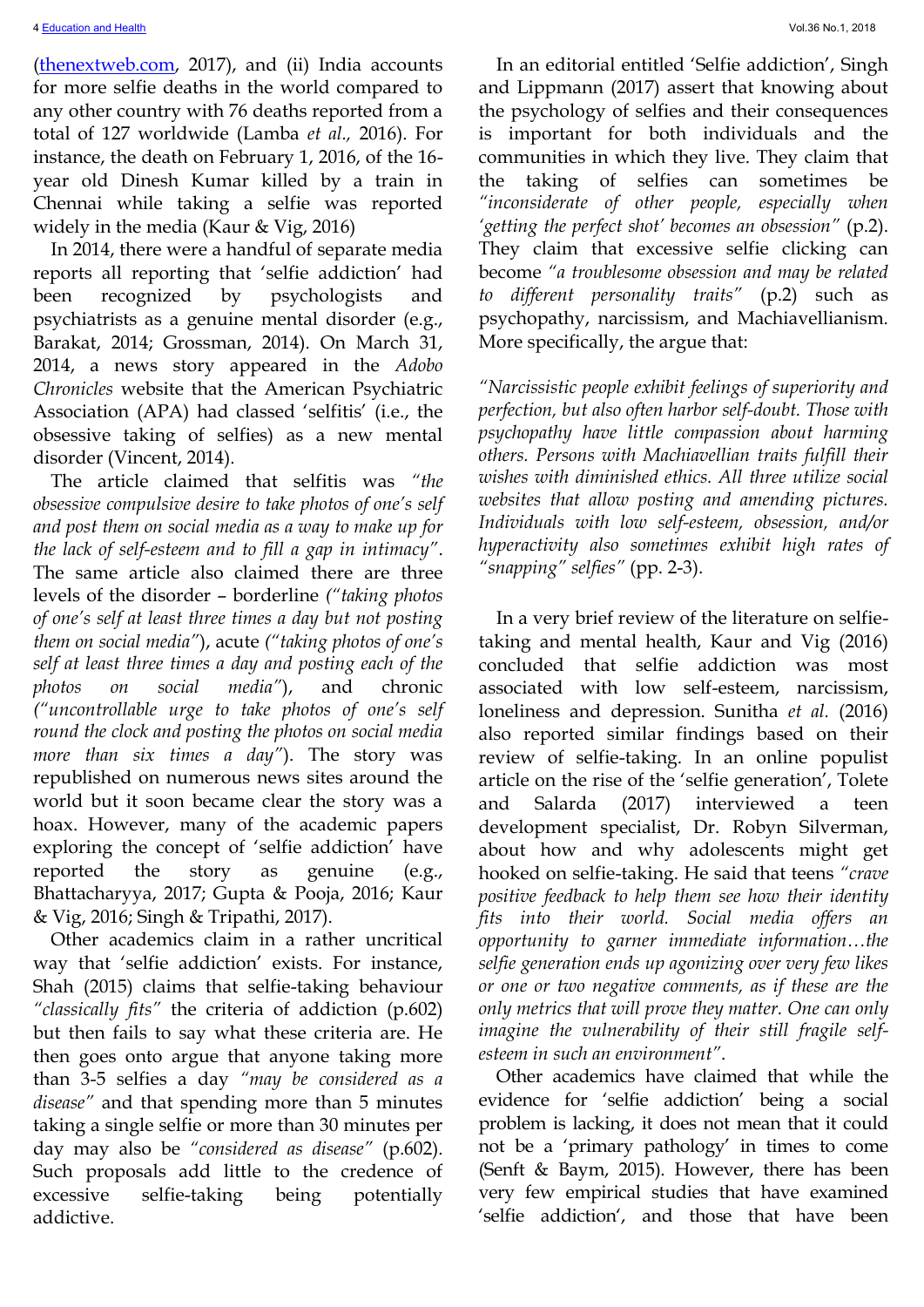published suffer from many methodological weaknesses.

For instance, Gaddala *et al.* (2017) examined the association between Internet addiction and 'selfie addiction' among 402 Indian medical students (262 females). They reported a significant association between selfie dependence and internet dependence. However, they used Shah's (2015) operationalization of 'selfie addiction' (the taking of three or more selfies a day; 4% of the total sample), therefore it is unlikely that very few of the participants would have been genuinely addicted to taking selfies.

Singh and Tripathi (2017) carried out a very small study on 50 Indian adolescents aged 12-18 years of age (28 females; average age 14.6 years). They found that narcissism and hyperactivity were positively correlated with 'selfie addiction' whereas self-image was negatively correlated with 'selfie addiction'. However, in addition to the very small sample size, the instrument used to assess selfie tendencies had little to do with addiction and simply asked questions about typical selfie behaviour (e.g., how many selfies a day/week are taken, how much time a day is spent taking selfies, are the selfies posted onto social media, etc.)

A study by Kela *et al.* (2017) examined the more medical effects of excessive selfie-taking. In a survey of 250 Indian students aged 18-25 years (56% females), it was reported that 30% reported lower back ache, 15% suffered stress, 20%, suffered from cervical spondylitis, 25% suffered from headache, and 10% suffered from 'selfie elbow' (a tendonitis condition). However, it was unclear from the methodology described to what extent these effects were specifically attributable to selfie-taking.

More recently, we carried out a study trying to establish whether 'selfitis' (obsessive selfie taking) actually exists (i.e. Balakrishnan & Griffiths, 2017). Across two studies we empirically explored the concept of selfitis and collected data on the existence of selfitis with respect to the three alleged levels (borderline, acute, and chronic) and developed a new scale to assess sub-components of selfitis (the 'Selfitis Behaviour Scale' which can be used to assess the severity of selfitis).

The study began by using focus group interviews with 225 teenagers and young adults to gather an initial set of items that underlie selfitis. Example questions used during the focus

group interviews included *"What compels you to take selfies?", "Do you feel addicted to taking selfies?*", and *"Do you think that someone can become addicted to taking selfies?"* Based on the findings a scale was constructed and rigorously tested on a further 400 participants (also teenagers and young adults).

The scale we developed comprised questions relating to the six main motivations for taking selfies that were identified in the research using focus groups. The six components of selfitis were: environmental enhancement (e.g., taking selfies in specific locations to feel good and show off to others), social competition (e.g., taking selfies to get more 'likes' on social media), attention seeking (e.g., taking selfies to gain attention from others), mood modification (e.g., taking selfies to feel better), self-confidence (e.g., taking selfies to feel more positive about oneself), and subjective conformity (e.g., taking selfies to fit in with one's social group and peers). Our findings also showed that those with chronic selfitis were more likely to be motivated to take selfies due to attention seeking, environmental enhancement, and social competition.

Our findings suggest that those with chronic levels of selfitis are seeking to 'fit in' with those around them, and may display symptoms similar to other potentially addictive behaviours. Now the existence of the condition appears to have been confirmed, it is hoped that further research will be carried out to understand more about how and why people develop this potentially obsessive behaviour, and what can be done to help people who are the most affected.

However, the findings of our research do not indicate that selfitis is a mental disorder, only that selfitis appears to be a condition that requires further research to assess fully the psychosocial impacts that the behaviour might have on the individual.

Taking the academic literature as a whole, there is little evidence – as yet – that 'selfie addiction' exists, although, if stories like Danny Bowman are to be believed, it does appear possible for an individual to become addicted to such an activity.

References

Aldridge, G. & Harden, K. (2014). Selfie addict took two hundred a day – and tried to kill himself when he couldn't take perfect photo. *Daily Mirror*, March 23. Available at: [http://www.mirror.co.uk/news/real-life-stories/selfie-addict-took-](http://www.mirror.co.uk/news/real-life-stories/selfie-addict-took-two-hundred-3273819)

[two-hundred-3273819](http://www.mirror.co.uk/news/real-life-stories/selfie-addict-took-two-hundred-3273819) (Accessed 17<sup>th</sup> January 2018).